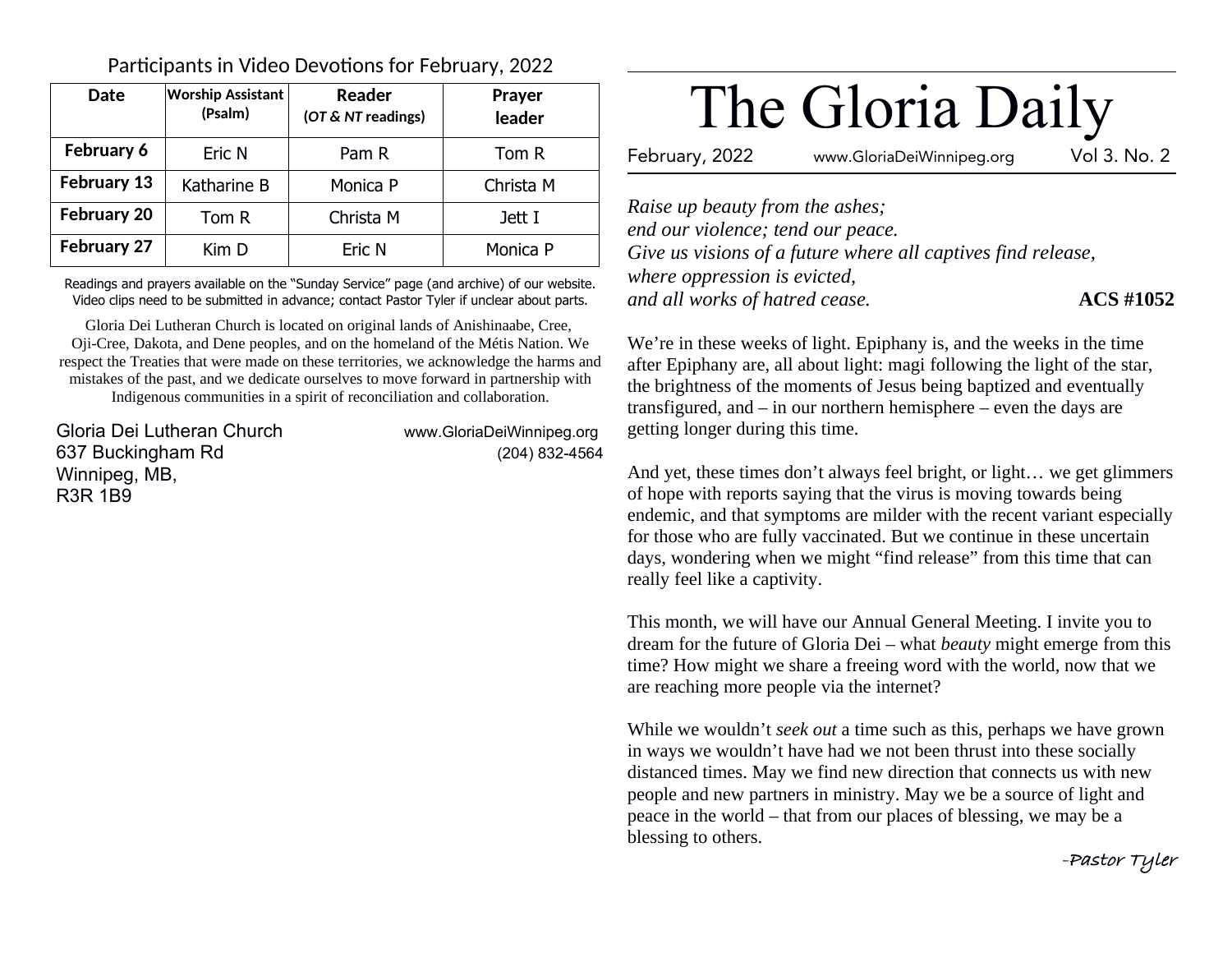## **Wednesdays – 9:30am Virtual Coffee Hour Sundays – 9:30am Bible Study, 10am time of prayer ZOOM**

we hold in prayer -those who are ill -those who have experienced loss -those celebrating birthdays, and other good news

To join in these social times, follow the link provided in the e-news. On the first Sunday of the month, our prayer time includes online Eucharist – have some bread and juice ready!

# SERVICES ONLINE IN FEBRUARY

We continue with weekly worship online for the month of February. We continue to monitor cases and severity of risk of transmission of the virus with a view to return to in-person gatherings. Looking ahead to March, we are planning for midweek Lenten services to be online – this also gives us opportunity to collaborate with another congregation in Lent.

Find us on YouTube!

Links for online devotions can also be found on our website under "Sunday Service."

# **KIDS IN CAMEROON (KIC)**

February 11 is nationally recognized and celebrated as Youth Day in Cameroon. Our synod's companion church, the Ev. Lutheran Church of Cameroon, takes part in marking this day. In 2012, I saw how the youth were celebrated in N'Gauoundere. The leaders and dignitaries of the city as well as almost the whole population gathered as one group of youth after another paraded on an assembly ground with their banners. The youth marched or danced to drums in special costumes or in smartly pressed uniforms. The youth of the Lutheran or protestant schools and colleges were all represented.

It is an exciting day for the children and youth of KIC. This is the group of orphans, under the leadership of the loving and cheerful Madame Fanta, that our MNO Synod supports with foodstuffs and school supplies. As the Synod has been having trouble transferring funds overseas for over a year, they are in special need of our prayers. Please remember KIC. -Katharine Bergbusch





www.GloriaDeiWinnipeg.org



Gloria Dei's Annual General Meeting **Sunday, February 27, 2022**



*12:30pm on Zoom (access on your computer or telephone)*

 $\circled{c}$  Watch e-news for login and call-in information!  $\circled{c}$